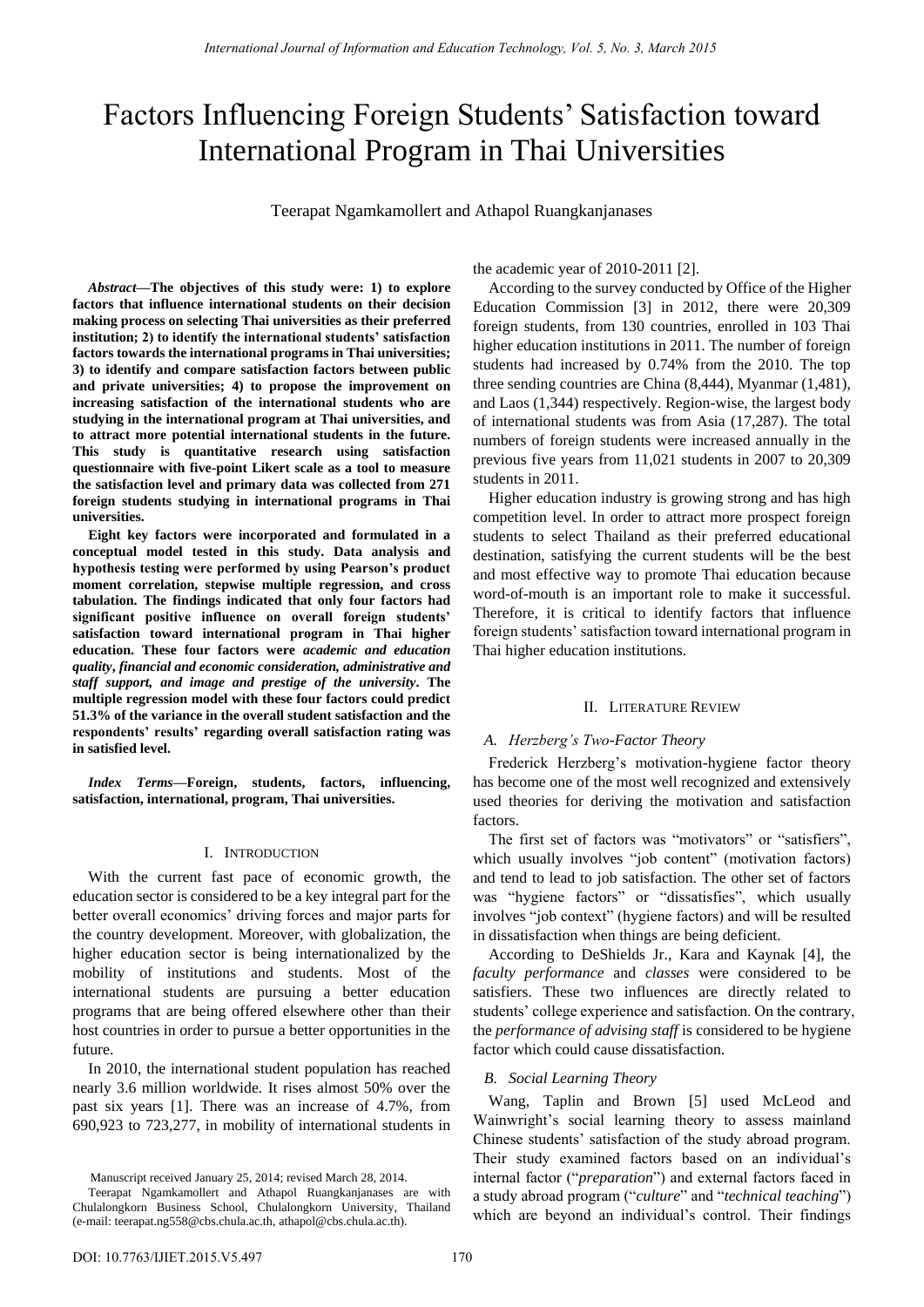suggested that Chinese students' preparation before studying abroad was essential for the students to do well in the program. In addition, the students who felt they were better prepared for study abroad showed higher satisfaction.

## *C. Structural Equation Model of Student Satisfaction*

Arambewela and Hall [6] developed a model of student satisfaction. They used structural and equation model to analyze their data because it could deliberate the overall test of model fit. It could also represent causal approach in examining set of relationships between independent variables and independent variables. The results indicated that these seven factors: *education, social, technology, economic, accommodation, safety, and prestige and image* are significant predictors of student satisfaction.

#### *D. Student Satisfaction and Retention Model (SSRM)*

*Referring to DeShields Jr., Kara and Kaynak [4], the modified version of Student Satisfaction and Retention Model was used in order to measure the satisfaction level of the student. Three most important variables:* faculty performance, advising staff performance, *and* classes*, which believed to be critical in influencing student's experience in university and have impact on overall student* satisfaction*, were tested.* 

These three core factors were used in this model in order to determine the overall student satisfaction. Results found from this study showed that *faculty performance* (lecturer) and *classes* were significant factors that influence on their university experiences. Furthermore, the students with positive college experience were more satisfied with their university than those who were not.

## *E. HEdPERF (Higher Education PERFormance-only)*

*According to Firdaus [7], HEdPERF was relatively new and more inclusive performance-based used for measuring scale of the determinants of service quality within higher education sector. Six core dimensions were identified as:*  non-academic aspects, academic aspects, reputation, access, programme issues, *and* understanding*, to be distinctly related to the student perceptions of service quality.* 

By knowing strong and weak points of these dimensions and their relative influence, the result would help for better provision of resources and to deliver a better service to students. From the analysis, the result showed that only one dimension was significant toward the overall student rating, which was "*access*". The students perceived *access* (approachability, ease of contact, availability and convenience) to be more important than others factors.

## *F. Past Researches Information Focusing on Similar Aspects*

Researches related to this study were also reviewed for the conceptual model. Gamage, Suwanabroma, Ueyama, Hada, and Sekikawa [8] from University of Newcastle, Australia, explored students' perception on quality of services provided by private universities in Thailand and Japan, and how these perceptions affect their decision in selecting a university. It was a comparative study aiming at focusing on how cultural and financial factors would affect their decision. Total of eleven factors were used for this study: *Quality of academic staff, Quality of academic programs, University's reputation, financial assistance and tuition fees, Counseling and support services, Job placement services, Grievance procedures, Physical plant facility, Library and computer facilities, and Student organizations and recreational facilities*. These 11 factors were categorized into three service types; Academic aspect, Non-academic aspect, and Facilities aspect. Total of 1,900 Thai students from nine private universities and 703 Japanese students from two private colleges participated in this survey. The results showed that the most important factors that influence students to select the university are *the university's reputation, academic staff, quality of the programs and job-placement*. The results also showed that there were similarities for both cultures, but Thai had higher degree of satisfaction than the Japanese.

Qi Huang [9] studied the relation between service quality and satisfaction, and further investigated the relation between non-academic aspects, academic aspects, teaching methods, program issues, reputation, and access, cost and student satisfaction of undergraduate students in Xiamen University of China. From 397 respondents, the questionnaire was designed using seven-points Likert-scale. The results showed that the most significant factor was the relation between service quality and students' satisfaction in terms of academic aspects of undergraduate in Xiamen University of China, followed by the relation in terms of non-academic aspects, terms of cost, terms of access, terms of teaching methods, and terms of industry links.

According to Techachaicherdchoo [10]'s study, "Undergraduate Student's Satisfaction toward the New Education System in Thailand", the study was focus on the students' perception toward the quality of Thai university. The developed model for measuring satisfaction consist of the following factors; knowledge of teacher, skill of teacher, curriculum, tuition fee, and word of mouth's effect. The sample surveys were distributed to 400 undergraduate students, but there were only 374 samples that are usable for analyze. The results concluded that the student satisfaction increased along with the knowledge of the teacher and curriculum quality. The word of mouth also could lead to increase satisfaction.

From Suh Li Phang [11]'s study, the researcher intended to investigate the factors that influence the international students' decision to select their study destination. This study had selected qualitative interviews for measuring the satisfaction. The study comprised of eight interviews with current international students and graduated international master students. The results indicated three categories of influenced factors; communication, location, and social. The communication factors consisted of the quality of the communication through online and offline channels. The location factors consisted of the attractiveness of the study destination, an institutional image, desired program or course, language, international environment, and costs. Lastly, the social factors consist of the social network which included family and friends, former professors, and student testimonials.

Asaduzzaman, Hossain, and Rahman [12] attempted to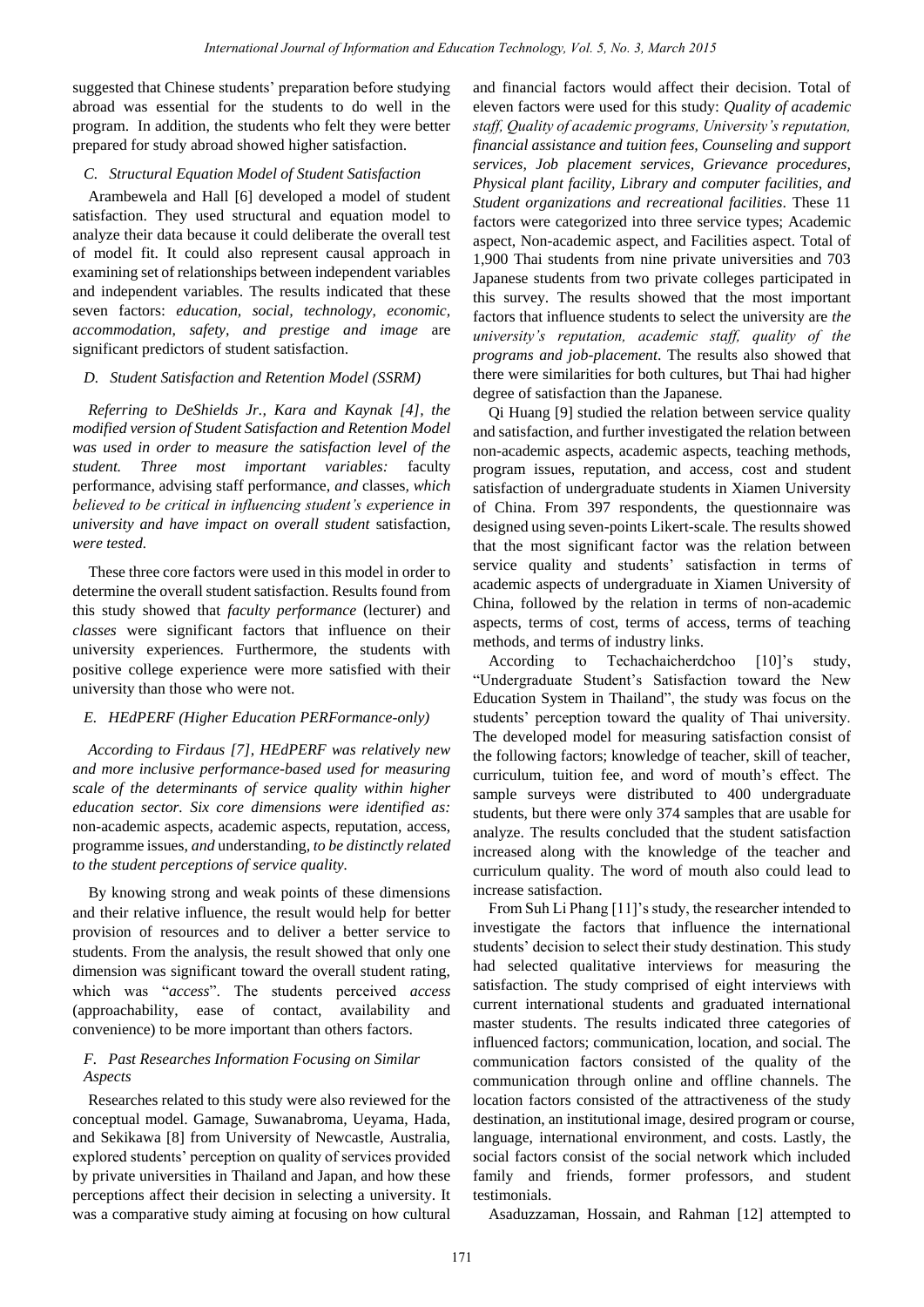examine the relationship between service quality dimensions and overall service quality which included tangibility, responsiveness, reliability, assurance, and empathy, and the student satisfaction. To obtain the data, 550 questionnaires were distributed to the business major's students from Private Universities. The most significant factors included the tangibles facilities and atmosphere such as cleanliness, appearance, and classroom. As for the reliability factors, the significant factors were providing service in time, teaching capabilities of teachers, and services and capabilities of staffs.

According to the study of Mehdipour and Zerehkafi [13], the development of student satisfaction will be the primary focus for higher education institution because it will help the university facilitate the strategic and objectives more effectively. Various factors were adopted from the quality of academic courses/programs, the services of staffs, and the overall facilities' quality and images. The questionnaires were distributed to 900 university students. The results showed that the reasons for the students to select the institution were; the right program or course available, the availability of computers, quality of library facilities, teaching reputation, availability of areas for self-study, quality of public transport, and friendly attitude toward students.

## III. RESEARCH METHODOLOGY

## *A. Conceptual Framework*

The conceptual framework of this study was constructed from the literature review and previous studies stated. However, the factors were adapted to suit to the environment of the study. The researchers formulated a conceptual model which consists of one internal factor and seven external factors, as independent variables, which were assumed to have an impact on student satisfaction. Overall foreign students' satisfaction was used as a dependent variable. The conceptual model is shown in Fig. 1.



Fig. 1. Conceptual framework.

Based on the conceptual framework, hypotheses of this study were as follows:

H1: All eight factors (student's preparation, student satisfaction with; academic and education quality, image and prestige of the university, administrative and staff support, environment and safety, financial and economic consideration, future career and retention reasons, and personal influences) will have a positive relationship with overall student satisfaction.

H2: All eight factors (student's preparation, student satisfaction with; academic and education quality, image and prestige of the university, administrative and staff support, environment and safety, financial and economic consideration, future career and retention reasons, and personal influences) will be the significant predictors of overall student satisfaction.

## *B. Data Collection*

Questionnaire was formulated from the literature review and previous studies, and designed to attain the objectives of the study. It consists of four parts: 1) respondents' personal information; 2) overall satisfaction of international students from international program in Thai Universities as their educational destination; 3) foreign students' satisfaction toward all eight factors; and 4) comments and suggestions.

A set of 30 questionnaires were first handed out to international students for reliability test. The data were collected and analyzed the reliability by using Cronbach's Alpha. The score was 0.966, using the rule of George and Mallery [14]; the score was interpreted as *excellent* because the closer the coefficient is to 1.0, the greater is the internal consistency of the items (variables) in the scale.

Using 95 percent confidence level with sampling error of 5 percent based on Yamane [15], sample size was 392. Questionnaires were distributed to foreign students who were studying in both public and private Thai higher education institutions and a total of 271 completed questionnaires were acquired.

## *C. Measures*

This study applied a five-point Likert scale, ranging from Very Unsatisfied 1) to Very Satisfied 5), to measure foreign students' satisfaction with eight dimensions. The measurement of student satisfaction was completed through a multi-structure. First, respondents had to rate the levels of their overall satisfaction from selecting Thai Universities as their educational destination, followed by rating the levels of their satisfaction with international program in Thai Universities with each dimension. This method could generate reflection on each factor which considered being significant to the overall student satisfaction.

#### *D. Independent Variables*

The independent variables consisted of one internal factor; *students' preparation* and seven external factors; academic and education quality, image and prestige of the university, administrative and staff support, environment and safety, financial and economic consideration, future career and retention reasons, and personal influences. These factors were hypothesized to have an impact on dependent variable.

Regarding to students' preparation, the questionnaire had 4 items under this factor. This matter measured how well foreign students prepared themselves before coming to study in Thailand; preparation for English, studying, living in Thailand, and research on potential Thai university. Academic and education quality was a straight forward academic issue; the questionnaire had 7 items used to measure students' satisfaction toward: education contents, standard, quality of faculty and staffs, skills, attitude, and assignments. Image and prestige of the university was related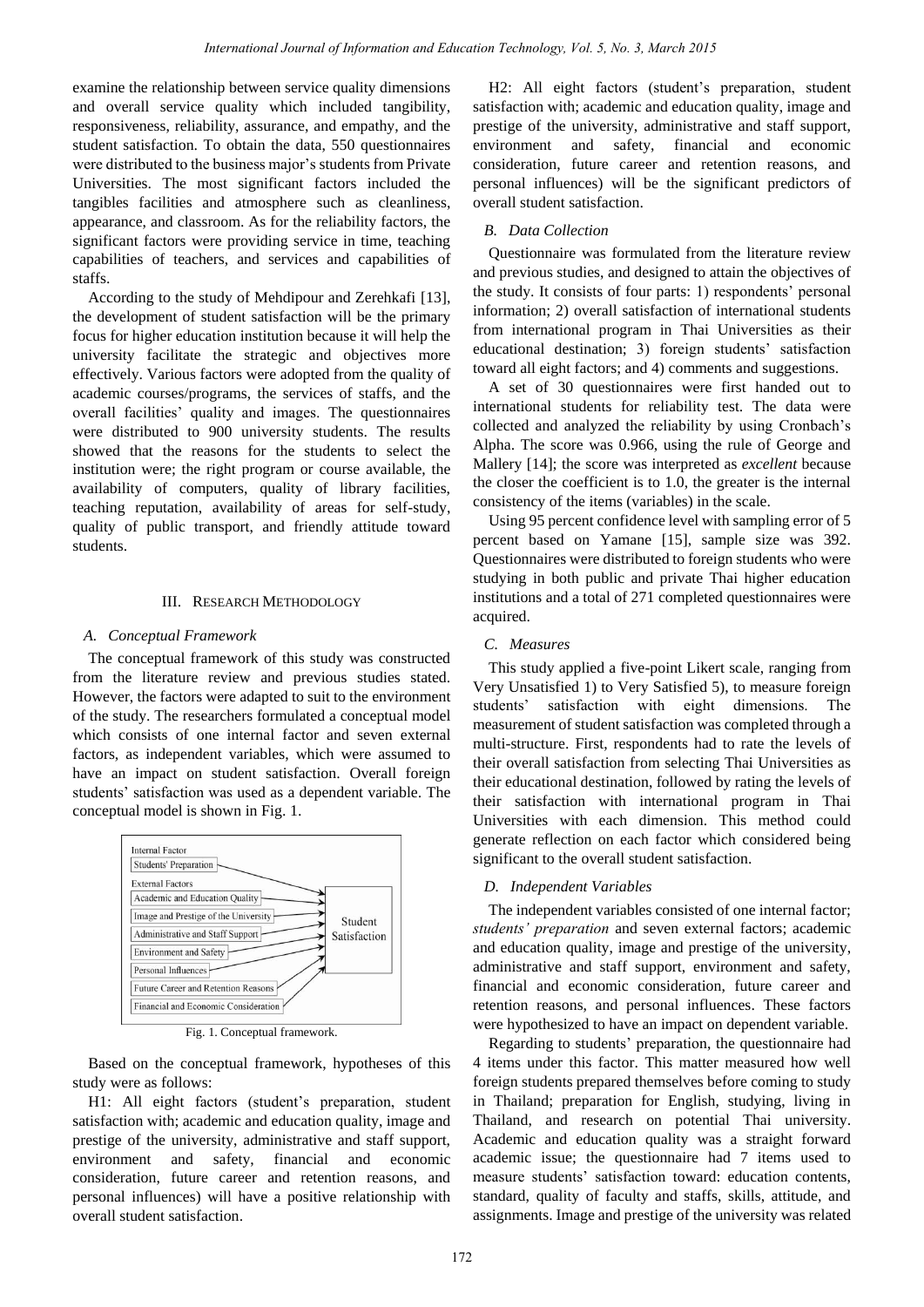to the reputation of the university. The questionnaire had 3 items used to measure students' satisfaction toward: reputation of academic program and department nationally and internationally, and the strength of the alumni network. Four items were asked for the administrative and staff support, the issues related to the application and registration processes, counseling services, and willingness of support. *Environment and safety* consisted of 4 items, which related to safety around campus, the recreation facilities, issues concerning racial and reputation for safety. For *financial and economic consideration*, it consisted of 4 items: cost of the programs, living expenses, payment plans, and scholarship. *Future career and retention reason* had 4 items, which related to career development, training, skills gained, attaining job, and working permit. Finally, *personal influence* had 4 items: advises from parents/guardians, friends, job prospect and friends who still studying in Thailand.

TABLE I: FREQUENCY (NUMBERS) AND PERCENTAGE OF RESPONDENTS CLASSIFIED BY PERSONAL FACTORS (*N=*271)

| <b>Personal Factor</b>   | Frequency<br>(n) | Percentage<br>$(\%)$ |
|--------------------------|------------------|----------------------|
| Gender                   |                  |                      |
| Male                     | 90               | 33.2                 |
| Female                   | 181              | 66.8                 |
| Age (Mean = $23.0277$ )* |                  |                      |
| $15-19$                  | 43               | 15.9                 |
| $20 - 24$                | 178              | 65.7                 |
| 25-29                    | 41               | 15.1                 |
| 30 and over              | 9                | 3.3                  |
| Country<br>Cambodia      | $\mathfrak{2}$   | 0.7                  |
| China                    | 152              | 56.1                 |
| India                    | 3                | 1.1                  |
| Japan                    | 15               | 5.5                  |
| Korea                    | 10               | 3.7                  |
| Laos                     | 3                | 1.1                  |
| Myanmar                  | 23               | 8.5                  |
| <b>USA</b>               | 24               | 8.9                  |
| Vietnam                  | $\overline{c}$   | 0.7                  |
| Bhutan                   | $\mathbf{1}$     | 0.4                  |
| Belgium                  | $\overline{2}$   | 0.7                  |
| France                   | $\mathbf{1}$     | 0.4                  |
| Germany                  | 6                | 2.2                  |
| Sweden                   | $\mathbf{1}$     | 0.4                  |
| Austria                  | 1                | 0.4                  |
| Netherlands              | 1                | 0.4                  |
| Finland                  | $\overline{2}$   | 0.7                  |
| Italy                    | $\overline{c}$   | 0.7                  |
| Mexico                   | 3                | 1.1                  |
| Australia                | $\overline{4}$   | 1.5                  |
| Russia                   | 5                | 1.8                  |
| Poland                   | 1                | 0.4                  |
| Canada                   | $\mathbf{1}$     | 0.4                  |
| Switzerland              | 3                | 1.1                  |
| Taiwan                   | 1                | 0.4                  |
| Jordan                   | $\mathbf{1}$     | 0.4                  |
| United Kingdom           | $\mathbf{1}$     | 0.4                  |

| Public University                                       | 112            | 41.3 |
|---------------------------------------------------------|----------------|------|
| Private University                                      | 159            | 58.7 |
| <b>University Name</b>                                  |                |      |
| <b>Burapha University</b>                               | 3              | 1.1  |
| Chulalongkorn University                                | 15             | 5.5  |
| Korn Kaen University                                    | 1              | 0.4  |
| Mahidol University                                      | $\overline{c}$ | 0.7  |
| Thammasat University                                    | 59             | 21.8 |
| <b>Assumption University</b>                            | 2              | 0.7  |
| <b>Bangkok University</b>                               | 17             | 6.3  |
| Dhurakij Pundit University                              | 74             | 27.3 |
| <b>Rangsit University</b>                               | 64             | 23.6 |
| Siam University                                         | $\overline{c}$ | 0.7  |
| King Mongkut's Institute of<br>Technology North Bangkok | 1              | 0.4  |
| Mae Fah Luang University                                | 13             | 4.8  |
| Chiang Mai University                                   | 3              | 1.1  |
| Phetchaburi Rajabhat University                         | 3              | 1.1  |
| Kanchanaburi Rajabhat University                        | 8              | 3.0  |
| Nakhon Sawan Rajabhat University                        | 1              | 0.4  |
| The University of Thai Chamber of                       | 3              | 1.1  |
| Commerce                                                |                |      |
| <b>Field of study</b><br><b>Business Administration</b> | 68             | 25.1 |
| <b>Business English</b>                                 | 7              | 2.6  |
| <b>Communication Arts</b>                               | 16             | 5.9  |
| <b>English Language</b>                                 | 3              | 1.1  |
| Hospitality and Tourism                                 | 7              | 2.6  |
| Management<br><b>International Business</b>             | 47             | 17.3 |
| Management                                              | 6              | 2.2  |
| Marketing                                               | 7              | 2.6  |
| Thai for Communication                                  | 11             | 4.1  |
| Thai Language                                           | 53             | 19.6 |
| Engineering                                             | 3              | 1.1  |
| <b>International Communication</b>                      | 8              | 3.0  |
| Technology                                              |                |      |
| Management Information<br>Technology                    | 2              | 0.7  |
| Multimedia                                              | 1              | 0.4  |
| <b>Thai Studies</b>                                     | 18             | 6.6  |
| Human Resource Management                               | 3              | 1.1  |
| Philosophy, Politics and Economics                      | 1              | 0.4  |
| Inter Relation & Development                            | 1              | 0.4  |
| Bio-Technology                                          | 1              | 0.4  |
| Accounting and Finance                                  | 1              | 0.4  |
| Public Health                                           | 1              | 0.4  |
| Entrepreneurship                                        | 1              | 0.4  |
| <b>Political Science</b>                                | $\overline{c}$ | 0.7  |
| Sociology                                               | 1              | 0.4  |
| Journalism                                              | 1              | 0.4  |
| Law                                                     | 1              | 0.4  |
| Level of study                                          |                |      |
| Bachelor's degree                                       | 212            | 78.2 |
| Master's degree                                         | 39             | 14.4 |
| Doctoral degree                                         | 3              | 1.1  |
| Certificate                                             | 17             | 6.3  |

*E. Dependent Variable* 

**University Type**

*Overall student satisfaction* was the only dependent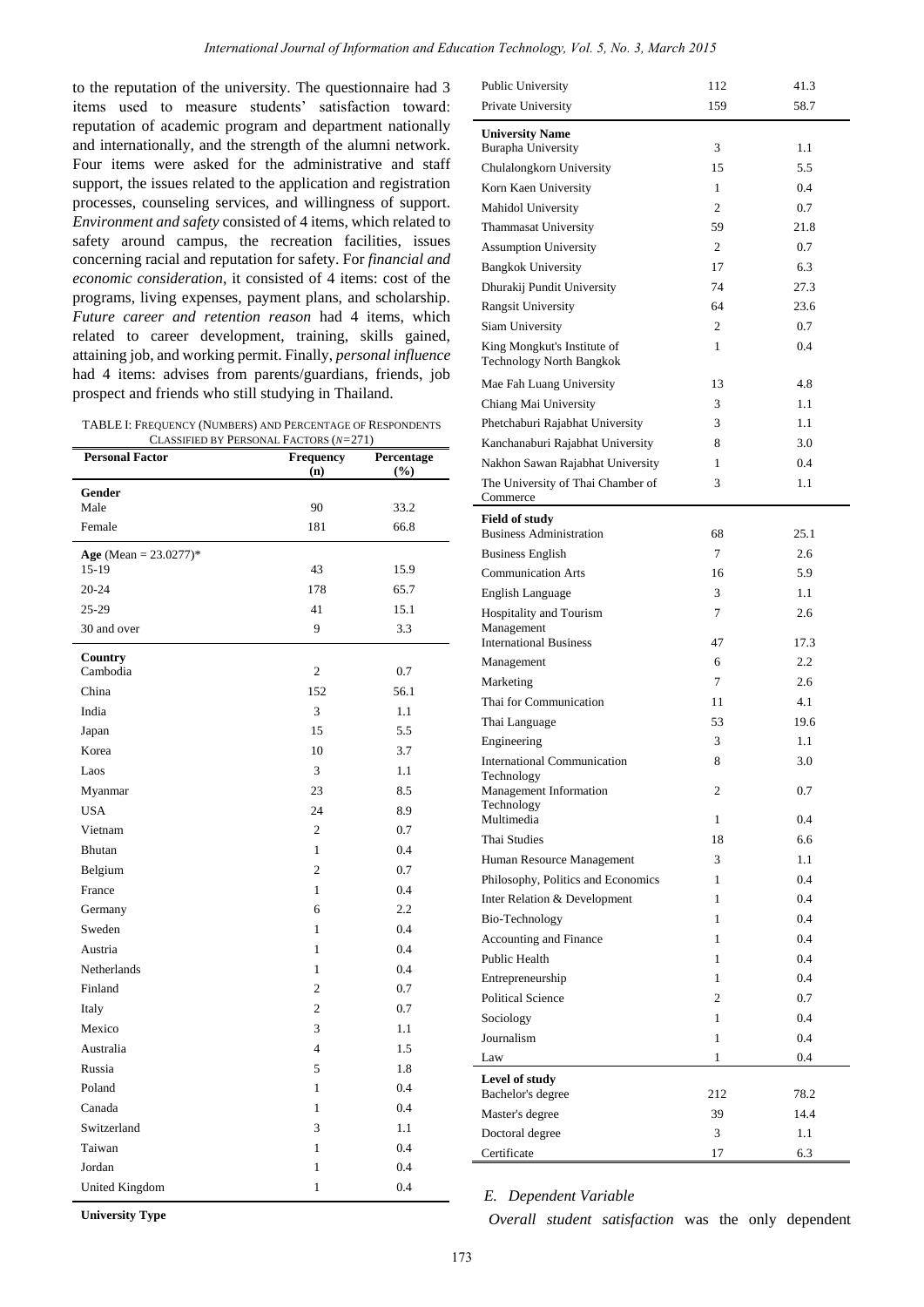variable in this study. It was assumed to be under influenced by all eight independent variables. Five items were asked as follows; I think I have made the right decision to study in Thailand, I think I have made the right decision to study international program in Thailand, The expense of coming to study in Thailand was well worth it, I will continue to keep in touch with my university after my studies, and I will recommend Thailand as a study destination to my friends.

## IV. DATA ANALYSIS

Descriptive statistics was used to gain personal characteristics of the respondents, their level of satisfaction and preparation. For the hypotheses testing, Pearson's correlation, and stepwise multiple regression analysis were performed in order to identify the relationships between all eight factors (independent variables), and overall student satisfaction (dependent variable), and to examine which factors have the predictive power on the overall student satisfaction. In order to fulfill the objective, cross tabulation analysis was used to perform the comparison satisfaction level between Public and Private Universities.

From the sample of 271 foreign students who are studying in international program in Thai higher education institutions, the research findings were concluded and categorized into 4 parts as follows;

#### *Part 1: Demographic Data of the Respondents*

The majority of respondents were female. Students in the age range of 20-24 were the largest group. Most of the respondents were from China. Most respondents enrolled in Private Universities. The largest group of students selected Business administration as their field of study. Lastly, the majority of respondents were in undergraduate level. Further details are shown in Table I.

#### *Part 2: Summary of Descriptive Statistics of All Variables*

From the results, the level of student's overall preparation was in good level (*Mean* =  $3.51$ , *SD* = 0.829). Regarding the foreign students' satisfaction toward variables related to the higher education, the results showed that the overall satisfaction level of the respondents toward international program in Thai universities was in satisfied level (*Mean =*  3.72*, SD =* 0.880)*.*Looking further in details toward each aspect, the highest satisfied factor was *environment and safety* with satisfied level (*Mean =* 3.85*, SD =* 0.807). The second highest satisfied factor was *administrative and staff support* with satisfied level (*Mean = 3.75, SD = 0.821*) as well. The least satisfied factor was *image and prestige of the university (Mean =* 3.43*, SD =* 0.896), but it was still in *satisfied level*. More details are shown in Table II.

| TABLE II: SUMMARY OF DESCRIPTIVE STATISTICS (N=271) |
|-----------------------------------------------------|
|-----------------------------------------------------|

| <b>Variables</b>                                                                                        | Mean                 | Std.<br><b>Deviation</b> | <b>Meaning</b>                      |
|---------------------------------------------------------------------------------------------------------|----------------------|--------------------------|-------------------------------------|
| <b>Internal Factor</b>                                                                                  |                      |                          |                                     |
| Preparation                                                                                             | 3.51                 | .829                     | Good                                |
| <b>External Factor</b>                                                                                  |                      |                          |                                     |
| Academic & Education Quality<br>Image & Prestige of the<br>University<br>Administrative & Staff Support | 3.62<br>3.43<br>3.75 | .773<br>.896<br>.821     | Satisfied<br>Satisfied<br>Satisfied |
| Environment & Safety                                                                                    | 3.85                 | .807                     | Satisfied                           |
| Financial & Economic<br>Consideration                                                                   | 3.55                 | .826                     | Satisfied                           |
| Future Career & Retention<br>Reasons                                                                    | 3.49                 | .852                     | Satisfied                           |
| Personal Influences                                                                                     | 3.44                 | .815                     | Satisfied                           |
| <b>Overall Satisfaction</b>                                                                             | 3.72                 | .880                     | Satisfied                           |

## *Part 3: Analysis of Factors Influencing Foreign Students' Satisfaction (Hypothesis Testing)*

For Hypothesis 1 (H1)'s testing, Pearson's product correlation was performed in order to identify the relationships between eight independent variables. Furthermore, for Hypothesis 2 (H2)'s testing, multiple regression was applied in order to examine the predictive power of all eight factors on the overall student satisfaction. The two hypotheses were tested and concluded as follows;

*1) Correlation analysis*

| <b>Variables</b>                      | 1 | $\mathbf{2}$ | 3         | $\overline{\mathbf{4}}$ | 5              | 6                    | 7           | 8                   | 9           |
|---------------------------------------|---|--------------|-----------|-------------------------|----------------|----------------------|-------------|---------------------|-------------|
| 1. Self-preparation                   |   | $.564**$     | $.565***$ | $.508**$                | $.487*$        | $.598^{**}$          | $.572**$    | $.493**$            | $.530^{**}$ |
| 2. Academic & Education Quality       |   |              | $.773***$ | $.544**$                | $.666*$        | $.646**$             | $.777***$   | $.615***$           | $.669**$    |
| 3. Image & Prestige of the university |   |              |           | $.509**$                | $.571*$        | $.598**$             | $.704***$   | $.563**$            | $.613**$    |
| 4. Administrative & Staff support     |   |              |           |                         | $.588^{\circ}$ | $.544$ <sup>**</sup> | $.533**$    | $.481$ <sup>*</sup> | .523        |
| 5. Environment & Safety               |   |              |           |                         |                | $.618***$            | $.654^{**}$ | $.558^{**}$         | $.557^{**}$ |
| 6. Financial & Economic Consideration |   |              |           |                         |                |                      | $.739$ **   | .564                | $.597**$    |
| 7. Future Career & Retention Reasons  |   |              |           |                         |                |                      |             | $.659$ <sup>*</sup> | $.617**$    |
| 8. Personal Influences                |   |              |           |                         |                |                      |             |                     | $.526*$     |
| 9. Overall Satisfaction               |   |              |           |                         |                |                      |             |                     |             |

| TABLE III: SUMMARY OF CORRELATION AMONG EIGHT VARIABLES $(N = 271)$ |  |
|---------------------------------------------------------------------|--|
|---------------------------------------------------------------------|--|

\*\*. Correlation is significant at the 0.01 level (2-tailed).

H1: All eight factors (students' preparation, student satisfaction with; academic and education quality, image and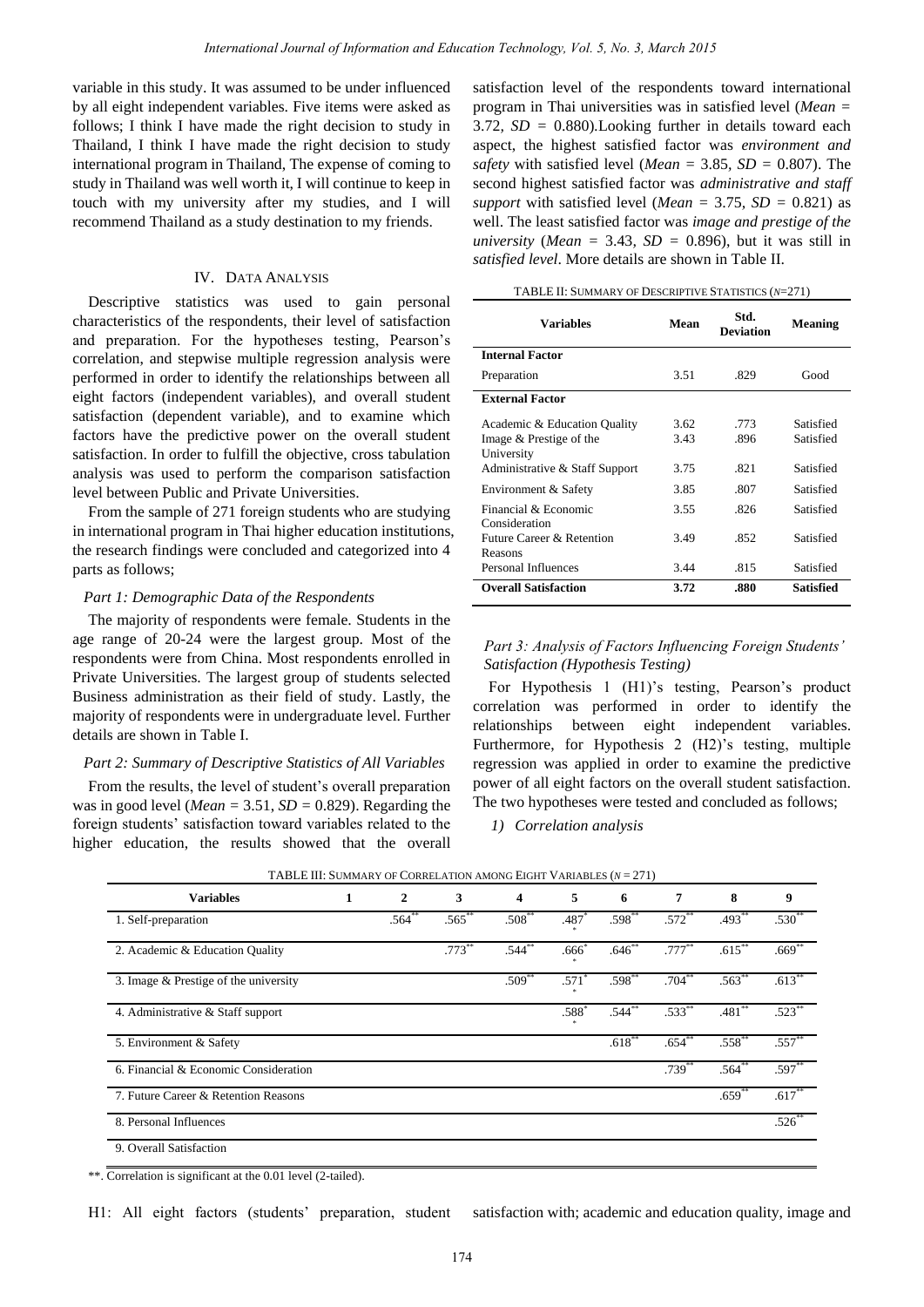prestige of the university, administrative and staff support, environment and safety, financial and economic consideration, future career and retention reasons, and personal influences) will have a positive relationship with overall student satisfaction.

Table III disclosed that the all eight independent variables had significant positive relationship with the dependent variable (overall student satisfaction), ranged from *r =* 0.523 *to*  $r = 0.669$  and were significant at 0.000 level. In details, the factor that has the highest positive relationship with overall student satisfaction was *students' satisfaction with academic and education quality (* $r = 0.669$ *,*  $p = 0.000$ *), followed by* future career and retention reasons  $(r = 0.617, p = 0.000)$ , image and prestige of the university ( $r = 0.613$ ,  $p = 0.000$ ), financial and economic consideration ( $r = 0.597$ ,  $p = 0.000$ ), environment and safety ( $r = 0.557$ ,  $p = 0.000$ ), students' self-preparation ( $r = 0.530$ ,  $p = 0.000$ ), personal influences ( $r = 0.530$ ) *=*0.526*, p =* 0.000)*,* and the lowest positive relationship was administrative and staff support ( $r = 0.523$ ,  $p = 0.000$ ). Hence, the Hypothesis 1 was asserted.

## *2) Step-wise multiple regression analysis*

H2: All eight factors (students' preparation, student satisfaction with; academic and education quality, image and prestige of the university, administrative and staff support, environment and safety, financial and economic consideration, future career and retention reasons, and personal influences) will be the significant predictors of overall student satisfaction.

| TABLE IV: SUMMARY RESULT OF STEPWISE MULTIPLE REGRESSION ANALYSIS AMONG VARIABLES $(N = 271)$ |                                          |      |      |            |      |                |       |                  |
|-----------------------------------------------------------------------------------------------|------------------------------------------|------|------|------------|------|----------------|-------|------------------|
|                                                                                               | <b>Variables</b>                         | В    | β    |            | R    | $\mathbb{R}^2$ | R adj | <b>Overall F</b> |
|                                                                                               | Criterion: Overall satisfaction          |      |      |            | .722 | .521           | .513  | $72.224***$      |
| Predictor:                                                                                    | 1. Academic & Education Quality          | .380 | .334 | $4.586***$ |      |                |       |                  |
|                                                                                               | 2. Financial & Economic<br>Consideration | .221 | .207 | $3.510***$ |      |                |       |                  |
|                                                                                               | 3. Administrative & Staff support        | .160 | .150 | $2.803***$ |      |                |       |                  |
|                                                                                               | 4. Image & Prestige of the university    | .152 | .155 | $2.254**$  |      |                |       |                  |
| Motor Cianificanos laval: *** $>0.05$ *** $\sim 0.01$                                         |                                          |      |      |            |      |                |       |                  |

**Note:** Significance level: \*\**p* < 0.05, \*\*\* *p* < 0.01

In Table IV, the overall student satisfaction was defined as criterion or dependent variable. After stepwise multiple regressions was applied, the result shown that with all eight variables, only four independent variables were shown to be the significant predictors of the overall student satisfaction. These four factors were: satisfaction with: academic and education quality, financial and economic consideration, administrative and staff support, and image and prestige of the university.



Fig. 2. Multiple regressions model.

Hypothesis 2 was partially confirmed because only four factors were shown to be significantly influenced on the overall student satisfaction. The multiple regression model for these four variables also shown that these factors could accounted for 51.3% of the variance in the overall student satisfaction (Adjusted  $R^2 = 0.513$ ).

From the four factors, satisfaction with academic and education quality has the largest Beta coefficient ( $\beta$  = 0.334*,*  $p = 0.000$ *)*, followed by financial and economic consideration ( $\beta$  = 0.207*, p* = 0.000), administrative and staff support ( $\beta$  = 0.150*, p* = 0.000), and image and prestige of the university ( $\beta$  = 0.155*, p* = 0.000), and keeping all other variables constant.

In conclusion, academic and education quality was shown to have the highest significant predictive power and positive influence on overall students' satisfaction toward international program in Thai Universities, followed by financial and economic consideration, administrative and staff support, and image and prestige of the university, respectively. The multiple regression model was illustrated in Fig. 2.

## *Part 4: Cross Tabulation Analysis between Public and Private Universities*

In order to fulfill the third objective, the cross tabulation analysis was performed to show results by university type. The mean score was used to compare and sorted out the most and least satisfaction level of the respondents. The results were showed in Table V.

For both public and private university's international students, every respondent's highest satisfaction is the environment and safety. The mean score of public university was 3.91 while the mean of private university was 3.80. The second highest satisfaction for both public and private universities' respondents was toward administrative and staff support (Mean  $= 3.82$  and 3.70). For the third highest satisfaction rank of both type of university was toward academic and education quality (Public university's mean = 3.70, Private university's mean = 3.56).

As for the lowest mean scores, these showed the least satisfaction levels of the international students. The lowest mean score of public universities was for personal influence factor (Mean  $= 3.47$ ) while the lowest mean score of private universities was for image & prestige of the university (Mean  $= 3.31$ ).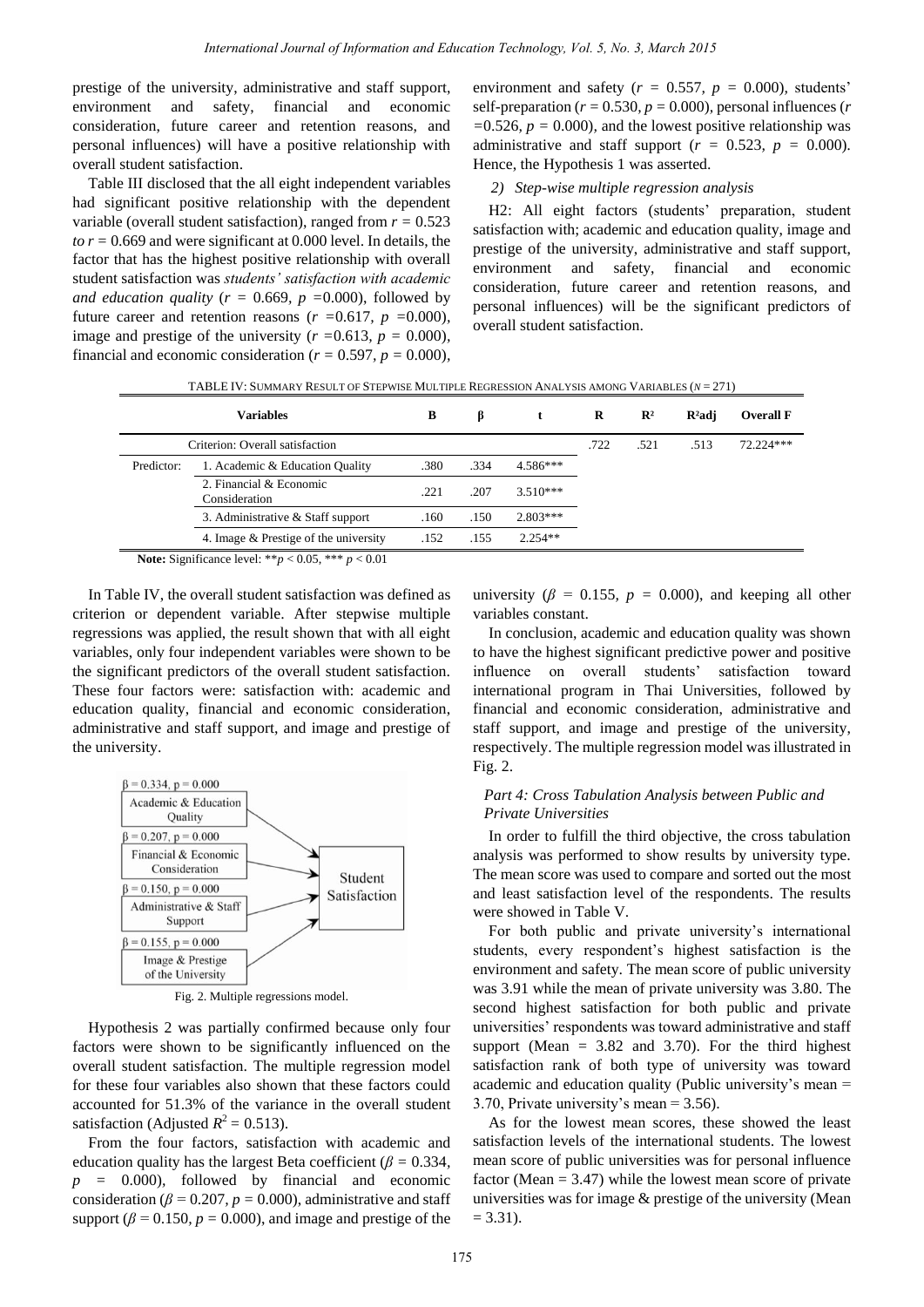TABLE V: MEAN SCORE OF ALL FACTORS BETWEEN PUBLIC AND PRIVATE **UNIVERSITIES** 

|                                             | <b>UNIVERSITY TYPE</b>   |                              |  |  |  |  |
|---------------------------------------------|--------------------------|------------------------------|--|--|--|--|
|                                             | <b>Public University</b> | <b>Private</b><br>University |  |  |  |  |
|                                             | Mean                     | Mean                         |  |  |  |  |
| <b>Internal Factor</b>                      |                          |                              |  |  |  |  |
| Self-preparation                            | 3.62                     | 3.43                         |  |  |  |  |
| <b>External Factors</b>                     |                          |                              |  |  |  |  |
| Academic & Education<br>Quality             | 3.70                     | 3.56                         |  |  |  |  |
| Image & Prestige of the<br>university       | 3.61                     | 3.31                         |  |  |  |  |
| Administrative & Staff<br>support           | 3.82                     | 3.70                         |  |  |  |  |
| Environment & safety                        | 3.91                     | 3.80                         |  |  |  |  |
| Financial & Economic<br>Consideration       | 3.66                     | 3.48                         |  |  |  |  |
| Future Career &<br><b>Retention Reasons</b> | 3.50                     | 3.48                         |  |  |  |  |
| Personal Influences                         | 3.47                     | 3.42                         |  |  |  |  |
| <b>Overall Satisfaction</b>                 | 3.89                     | 3.61                         |  |  |  |  |

## V. CONCLUSION AND DISCUSSION

From the findings, the results disclosed that only four factors; Academic & Education Quality, Financial & Economic Consideration, Administrative & Staff Support, and Image & Prestige of the university, have significant positive influence on overall international students' satisfaction toward international program in Thai universities.

Firstly, for academic & education quality, this factor is directly related to the education and mainly determined by the factors related to the quality of academic staff and programs. Several studies showed support for this factor, the finding of [4] confirmed that students who had a positive experience were more likely to be satisfied with the university. The positive students' satisfaction came from the positive college experience, in this case, the services provided by the program and university, which were the education quality i.e. real world relevance and the teaching quality and skills of the lecturers.

Furthermore, results from [8] indicated that the quality of the programs was one of the most important factors that affected students' satisfaction. The subject contents of the curriculum need to focus on preparing for the workplaces because the students rated "Knowledge and skills gained in my courses will provide good jobs" as the most satisfactory aspect. They believed that the purpose of higher education is to prepare for employment and developing skills to achieve that goal.

Moreover, the finding of [6] confirmed that the majority of surveyed believed that the feedback from lecturers, good access to lecturers, and quality of teaching were perceived to be the most important factors influencing students' satisfaction. The study also highlighted the importance of teaching quality and the role of teaching staff in order to generate student satisfaction. In addition, the academic programs in terms of content and quality were also important factor that influenced satisfaction. The Education factor is the most significant toward the students' satisfaction. Within the Education construct, the important of feedback from the lecturers, good access to lecturers, and quality of teaching are perceived to be the most important variables that influencing student satisfaction.

According to the finding of [9], the academic aspects had very strong positive relationship with student satisfaction in teaching methods, program issues, and quality of curriculum. The results confirmed the important of these variables because student satisfaction would improve with the improving effort in program issues. The students from Xiamen University agreed that the quality, the range of selection, or the structure of the program were not good enough.

Regarding the second factor, Financial & Economic Consideration, it was related to the financial assistance and the tuition cost of the academic program. It can be determined by looking at the financial assistance given to the students; the expenses needed during the time of study, the tuition fee payment plan, the scholarship offered, extra income from part-time job, and so on. The finding of [8] indicated that the financial assistance and tuition fees were the second most important factor that influenced the students' satisfaction.

The result of [6] supported that within the economic consideration factor, the migration opportunities, part time jobs, and cost of living are considered as the most important variables. For example, in their case, Australia allowed international students to work. However, securing part time job was not easy for most students' especially newly-arrived students. Since, most of students expect to find a part-time job in their area of interest. The negative experience would result in the overall satisfaction.

In the study of [11], the researcher indicated that most of respondents were not affected by the tuition fee factor in Swedish Higher Education. However, the major reason was because the free tuition fee was given to the student by the government. Therefore, it is confirmed that the influences of respondents' satisfaction was dictated by the free tuition fee. Moreover, the lower living expenses were also a factor that influences their satisfactory level.

Regarding the third factor, Administrative & Staff Support was another significant factor that could influence foreign students' satisfaction. Within this aspect, the administrative and staff support related directly to the quality of services offered by the staffs; eagerness to provide information, good manners, understanding the problems at hand, problem solving abilities, and effectiveness.

In [6]'s study, researchers confirmed that international students considered the counseling services and orientation programs as most important variables. For example, many international students went through stress and adjustment difficulties during the initial period of their first enrollment at the university. The student counseling services played an important role to support the newly enrolled students. Plus, the student orientation program also played an important part in the support services because the students considered such program have tremendous value to them.

Another study supported that effective institution counseling support service was bound to be one important factor in helping student academic success [8]. This study also demonstrated that this is the third most important factor that influences student satisfaction. The finding implied that students value the availability of counseling support services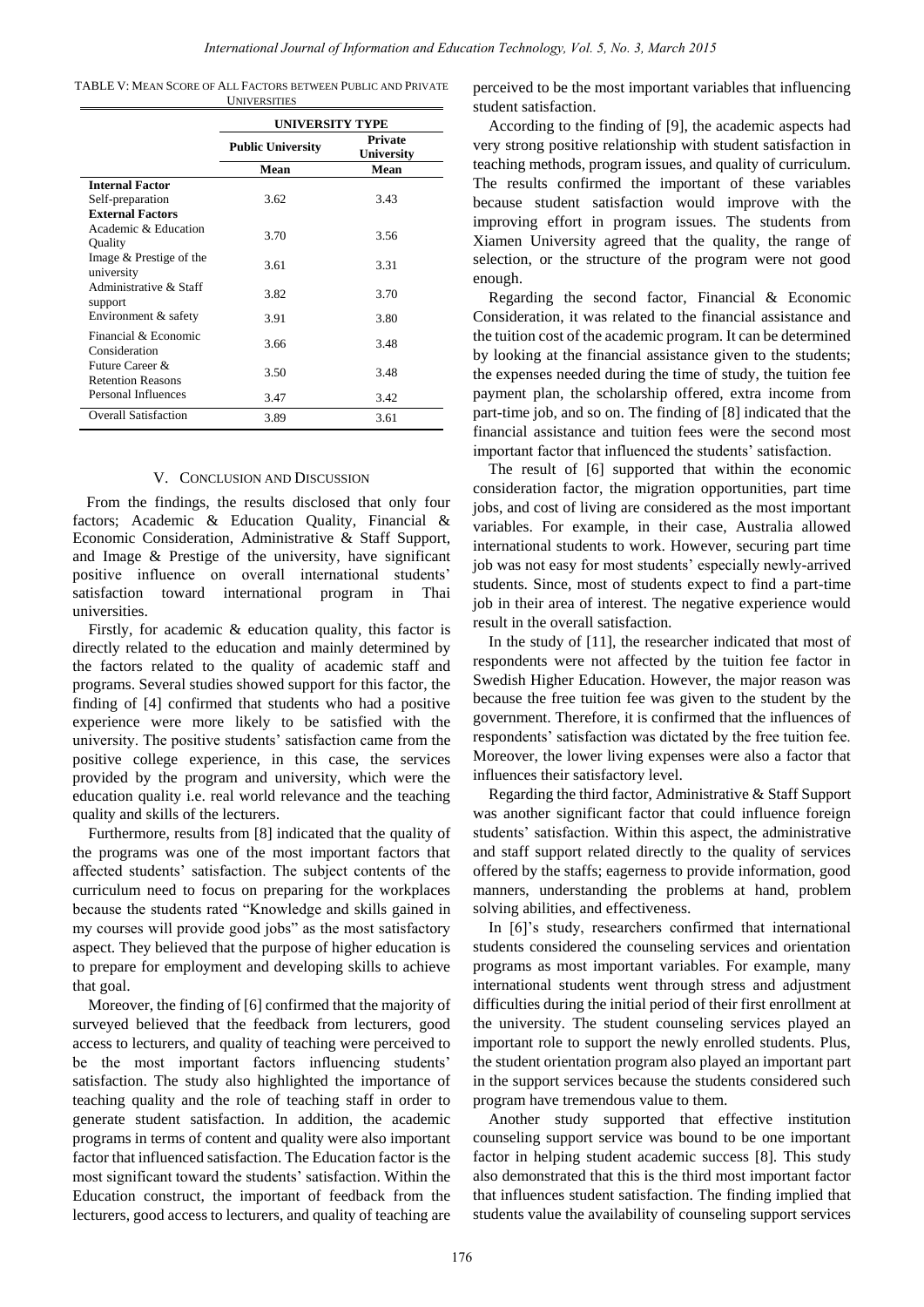to help them with academic as well as personal problems.

Finally the stepwise multiple regression analysis's result confirmed that Image & Prestige of the University is another significant factor that influences student satisfaction. This aspect is believed to create better career opportunities for the students. The finding of [6] indicated that gaining international image and prestige as an educational institution require commitment to excellence in the delivery of education. For example, most international students believe that some Australian universities enjoy high image and prestige among Asian countries. Therefore, the reputation and recognition of an institution is loosely based on the strength and capacity of the university to deliver and fulfill the expectation of students.

Moreover, the study indicated that the institution's academic courses, lecturers, and comparative ranking with overall universities are concerned by the students. The high image and prestige of the institution could create better opportunities in the job market. Hence, the attractiveness of the universities relies on its reputation, image and quality locally, internationally, and in home country of the students.

#### VI. RECOMMENDATION

In accordance with the findings, several needed improvements can be identified. There were four factors**,**  academic and education quality, financial and economic consideration, administrative and staff support, and image and prestige of the university, which had significant positive influence on overall international students' satisfaction toward international program in Thai universities. Although these factors were not in unsatisfied level, but Thai higher education institutions should attempt to improve it in order to gain more student satisfaction because the most compelling and persuasive way to attract prospective international students is "word of mouth" referrals. Therefore, the following suggestions were provided for the Thai higher education institutions.

Thai government should assist higher education institutions in developing their academic and professional capacities to meet international standards. Quality assurance should be promoted for both public and private universities. To gain more international recognition, the Ministry of Education needs to make great efforts on putting more advertisements and promotions for Thai higher education to increase more international awareness and promote Thai higher education. Participating or organizing international education exhibitions or road shows should be encouraged.

Based on the findings, the lowest mean score for public universities was from personal influence factor. Even though the finding indicated that it was not significantly influencing factor, however, by improving the satisfaction level of this factor would still make the overall mean score higher. Since most of the attributes were related to advices of families and friends, current students' experiences would be the key because they would be channels to share and give advices to both current and prospective students about their educational experiences.

The lowest mean score for private universities was from the image and prestige of the university. This was critical because this factor was one of the 4 influencing factors.

Trying to improve university ranking could be a key. According to Hess and Hochleitner [16], high rankings boost an institution's prestige. Another approach is building a strong alumni network of students by point out on benefits of having better alumni network. More events and activities for charities could be arranged and organized to improve the image of institutions.

#### VII. LIMITATION OF THE STUDY

Several limitations arisen when doing this study, these limitations somewhat affected the research findings. The following issues are some of the limitations. Firstly, due to the time constraint, the questionnaires had to be distributed and collected within a short time period. Consequently, only 271 questionnaires were collected, which were not on par with the sample size of 392. The researchers had to apply 6% sampling error instead of 5% as planned earlier. Therefore, the result of this study may not be generalized to represent the whole foreign students in Thailand. Secondly, the statements under all eight constructs may not cover all important satisfaction determinants. The statements may not be categorized clearly and may have similar descriptions. Thirdly, the researchers experienced multicollinearity problem in the multiple regression analysis because the independent variables were correlated with each other, and some had rather high degree of correlations. This problem may create unstable regression coefficients.

### VIII. FUTURE RESEARCH

Because of the multicollinearity problem in this study, the researchers suggested future research to review and remove any independent variables that are highly correlated with others in a multiple regression equation. Another alternative is to combine correlated variables by using factor analysis to decrease number of variables.

To get more comprehensive study, further study can be conducted by taking a larger sample size. Increasing sample size could also reduce the impact of multicollinearity.

Regarding the adjusted  $R^2$  (0.513 = 51.3%) from the study, it indicated that some factors explaining students satisfaction were still missing. Using focus group method or in-depth interview might help indicating other significant factors that were not captured in this study.

#### **REFERENCES**

- [1] UNESCO Institute for Statistics. (2012). Global flow of tertiary-level students. [Online]. Available: http://www.uis.unesco.org/Education/Pages/international-student-flo w-viz.aspx
- [2] World Education Services. (2013). Trends in international student mobility. [Online]. Available: http://www.wes.org/RAS
- [3] Office of the Higher Education Commission, Bureau of International Cooperation Strategy, Ministry of Education. (2012). International programmes in higher education institutions. [Online]. Available: http://www.inter.mua.go.th/main2/article.php?id=301
- [4] O. W. DeShield Jr., A. Kara, and E. Kaynak, "Determinants of business student satisfaction and retention in higher education: Applying Herzberg's two-factor theory," *International Journal of Education Management*, vol. 10, no. 2, pp. 128-139, 2005.
- [5] Q. Wang, R. Taplin, and A. M. Brown, "Chinese students' satisfaction of the study abroad experience," *International Journal of Education Management*, vol. 25, no. 3, pp. 265-277, 2011.